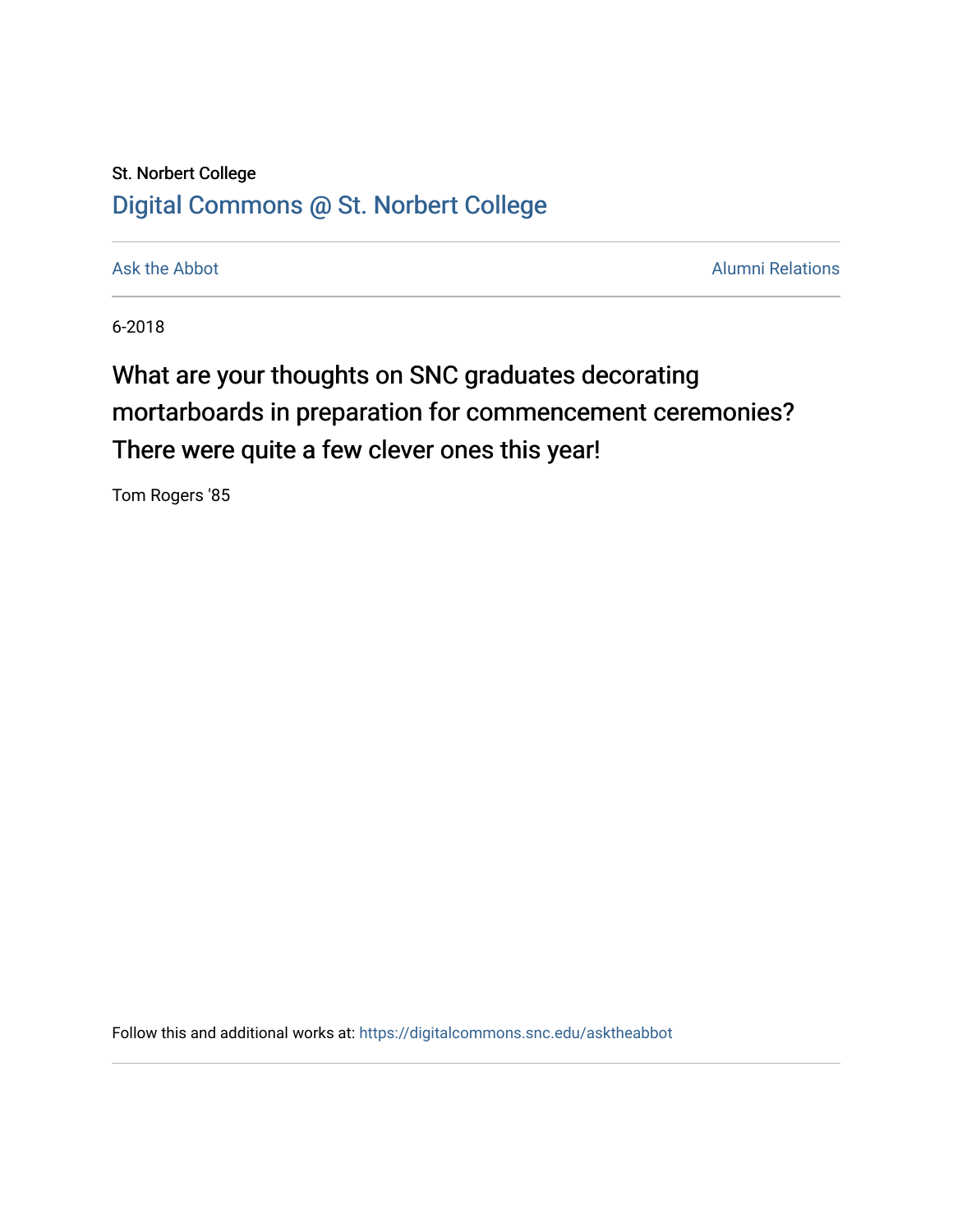

[Academics](https://www.snc.edu/academics) [Admission](https://www.snc.edu/admission) [Campus Life](https://www.snc.edu/campuslife) [Living Norbertine](https://www.snc.edu/livingnorbertine) [Athletics](https://www.snc.edu/athletics) [About](https://www.snc.edu/about)

Q

Giving

to SNC

[Alumni](https://www.snc.edu/alumni/)  $\geq$  [Ask the Abbot](https://www.snc.edu/alumni/abbot/)  $\geq$  June 2018 合

### [Alumni](https://www.snc.edu/alumni/index.html)

[Events & Reunions](https://www.snc.edu/alumni/event/index.html) [Behind the Arch](https://www.snc.edu/alumni/event/behindthearch/) [Benefits and Services](https://www.snc.edu/alumni/benefits.html) [Get Involved](https://www.snc.edu/alumni/getinvolved.html) [Give to SNC](http://giving.snc.edu/) [Alumni Awards](https://www.snc.edu/alumni/awards/index.html) [Knight Lights](https://www.snc.edu/alumni/knightlights/index.html) [Alumni-Owned](https://www.snc.edu/alumni/directory/index.html) [Businesses Network](https://www.snc.edu/alumni/directory/index.html) [Alumni Board](https://www.snc.edu/alumni/alumniboard.html) [Student Alumni](https://www.snc.edu/alumni/saa.html) [Ambassadors](https://www.snc.edu/alumni/saa.html)

[Staff](https://www.snc.edu/alumni/contactus.html)

# June 2018 Question:

Dear Abbot Pennings,

What are your thoughts on SNC graduates decorating mortarboards in preparation for commencement ceremonies? There were quite a few clever ones this year!

Tom Rogers '85

#### Answer:

Oh, dear Tom, how I love the pomp and circumstance of our [graduation ceremonies!](https://youtu.be/vOQkgT6RZus) I delight in the academic regalia showcased by all our graduates and our esteemed faculty.

The tradition of academic dress is centuries old, but our students do enjoy adding their own marks to make their ensemble distinct. In a way, it's a fitting depiction of our student body: Our students are of one community, forever bound together by this common alma mater. Yet it's abundantly clear that each graduate has his or her own unique gifts that they are carrying with them into the world.

As I surveyed the most recent graduating class, I was overwhelmed by the beautiful artwork on the tops of many mortarboards. You can see some for yourself on what I'm told is called the college's ["Instagram](https://www.instagram.com/stnorbert/?)" (which may be a misnomer as it doesn't bear much resemblance to a telegram). It's certainly hard to choose favorites, but I took special note of some: " 'Here I am Lord. Send me.' Isaiah 6:8," "Thanks Mom & Dad for giving me the WORLD," "Be fearless in the pursuit of what sets your soul on fire," "Para mi familia" and "Let the Communio Continue."



#### Ask the Abbot

As the founder of St. Norbert College, and having a prime seat in the center of campus throughout the years, I, Abbot Bernard Pennings, hold the answers to many of your burning questions about the college. [Submit Your Question](https://www.snc.edu/alumni/abbot/index.html)